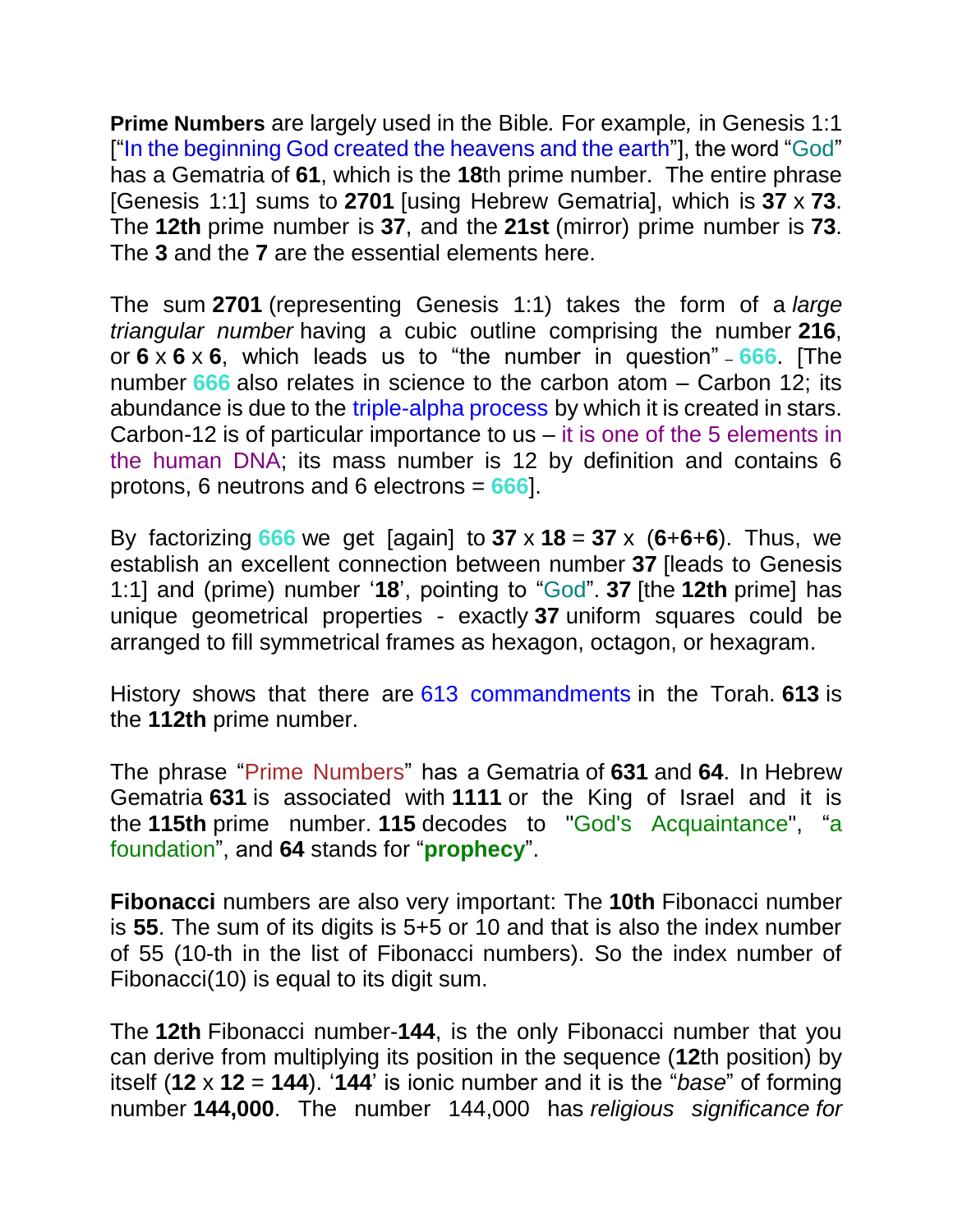*Christians* because of its use in the [Book of Revelation,](https://en.wikipedia.org/wiki/Book_of_Revelation) where it appears 3-three times. In the [Mayan calendar,](https://en.wikipedia.org/wiki/Mayan_calendar) a [baktun](https://en.wikipedia.org/wiki/Baktun) is a period of **144,**000 days.

The phrase "*Fibonacci Numbers*" has a Gematria of '**570**' and '**75**'. In Hebrew Gematria '**570**' translates to *"*riches or wealth, redemption, Knowing, He (God) establishes, strong or mighty, force*",* and '**75**' means "to be established, foundation, a word, command, a matter or thing, love or charm, bright star, morning star".

A Fibonacci prime is a Fibonacci number that is [prime.](https://en.wikipedia.org/wiki/Prime_number) The first few Fib primes are:

## **2, 3, 5, 13, 89, 233, 1597, 28657, 514229**

In mathematics, two quantities are in the "*Golden Ratio*", if their [ratio](https://en.wikipedia.org/wiki/Ratio) is the same as the ratio of their [sum](https://en.wikipedia.org/wiki/Summation) to the larger of the two quantities. The "*Golden Ratio*"(**1.61803398875**) is represented by the **21**st letter of the Greek alphabet- *[PHI\[φ\]](https://en.wikipedia.org/wiki/Phi)*.

The Golden Ratio or *phi* is seen/observed greatly in the Fibonacci Series. Any Fibonacci number above the 10th(**55**) divided by the prior number on the list (*see Fib list below*) gives you approximately the "*Golden Ratio*". We know that '**26'** is the Gematria of [Tetragrammaton](https://en.wikipedia.org/wiki/Tetragrammaton) - the Hebrew name of *God*.

I also stated that '**36**' and '**37**'(12th prime) are important numbers. Interesting enough, when we do the following calculations –

(26th Fib) **121393 : 75025** (25th Fib) = **1,618033988**67 = Golden Ratio (**99.99%**), then, (37th Fib) **24157817 : 14930352** (36th Fib) =**1,61803398875** = Golden Ratio (**100%**).

Milo Georgieff, MscCE

Copyright © 2016-2019 Gematry.com. All Right Reserved.